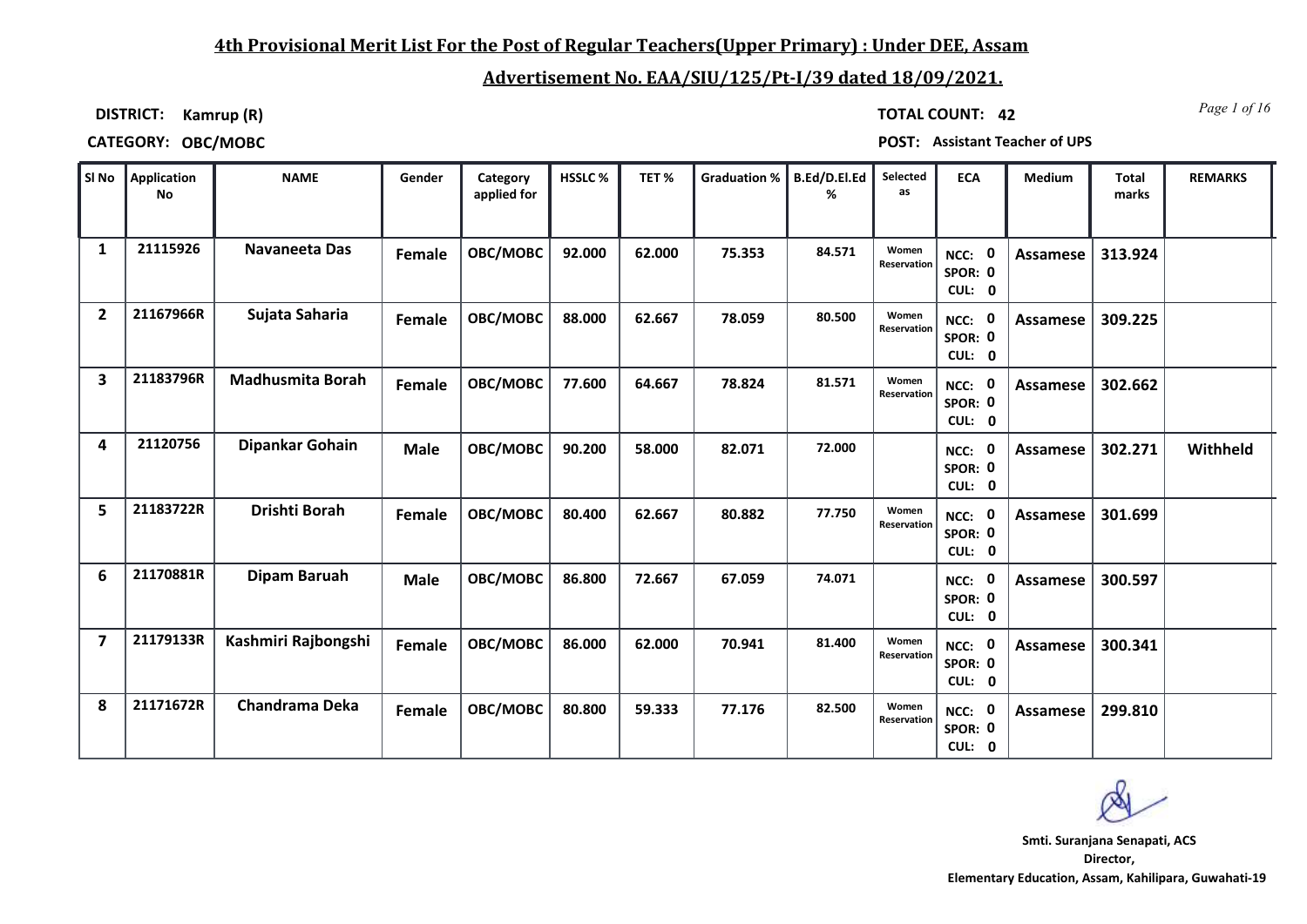## *Page 2 of 16* **TOTAL COUNT: 42**

### **DISTRICT: Kamrup (R)**

### **CATEGORY: OBC/MOBC POST: Assistant Teacher of UPS**

| SI No | Application<br>No | <b>NAME</b>                       | Gender      | Category<br>applied for | <b>HSSLC%</b> | TET%   | <b>Graduation %</b> | B.Ed/D.El.Ed<br>% | Selected<br>as       | <b>ECA</b>                  | <b>Medium</b>   | <b>Total</b><br>marks | <b>REMARKS</b> |
|-------|-------------------|-----------------------------------|-------------|-------------------------|---------------|--------|---------------------|-------------------|----------------------|-----------------------------|-----------------|-----------------------|----------------|
| 9     | 21191518R         | <b>Banasmita Sahariah</b>         | Female      | OBC/MOBC                | 86.400        | 69.333 | 63.588              | 80.200            | Women<br>Reservation | NCC: 0<br>SPOR: 0<br>CUL: 0 | Assamese        | 299.522               |                |
| 10    | 21194326R         | <b>Hemanta Kumar Deka</b>         | <b>Male</b> | OBC/MOBC                | 82.400        | 66.667 | 76.176              | 74.000            |                      | NCC: 0<br>SPOR: 0<br>CUL: 0 | Assamese        | 299.243               |                |
| 11    | 21171532R         | <b>Barnali Das</b>                | Female      | OBC/MOBC                | 73.400        | 70.000 | 74.059              | 81.571            | Women<br>Reservation | NCC: 0<br>SPOR: 0<br>CUL: 0 | <b>Assamese</b> | 299.030               |                |
| 12    | 21189823R         | <b>Plabita Borah</b>              | Female      | OBC/MOBC                | 81.600        | 64.000 | 74.714              | 78.000            | Women<br>Reservation | NCC: 0<br>SPOR: 0<br>CUL: 0 | Assamese        | 298.314               |                |
| 13    | 21113087          | Netrakanya Saikia                 | Female      | OBC/MOBC                | 88.800        | 55.333 | 79.706              | 73.929            | Women<br>Reservation | NCC: 0<br>SPOR: 0<br>CUL: 0 | Assamese        | 297.768               |                |
| 14    | 21188062R         | <b>Tarali Das</b>                 | Female      | OBC/MOBC                | 88.600        | 55.333 | 77.778              | 75.200            | Women<br>Reservation | NCC: 0<br>SPOR: 0<br>CUL: 0 | Assamese        | 296.911               |                |
| 15    | 21116233          | Priyamanjari Rai<br><b>Baruah</b> | Female      | OBC/MOBC                | 85.400        | 61.333 | 69.824              | 80.286            | Women<br>Reservation | NCC: 0<br>SPOR: 0<br>CUL: 0 | <b>Assamese</b> | 296.843               |                |
| 16    | 21183032R         | Raju Neopane                      | <b>Male</b> | OBC/MOBC                | 73.800        | 70.667 | 68.588              | 82.833            |                      | NCC: 0<br>SPOR: 0<br>CUL: 0 | <b>Assamese</b> | 295.888               |                |
| 17    | 21167353R         | <b>Barasha Das</b>                | Female      | OBC/MOBC                | 92.000        | 64.667 | 63.353              | 75.286            | Women<br>Reservation | NCC: 0<br>SPOR: 0<br>CUL: 0 | Assamese        | 295.305               |                |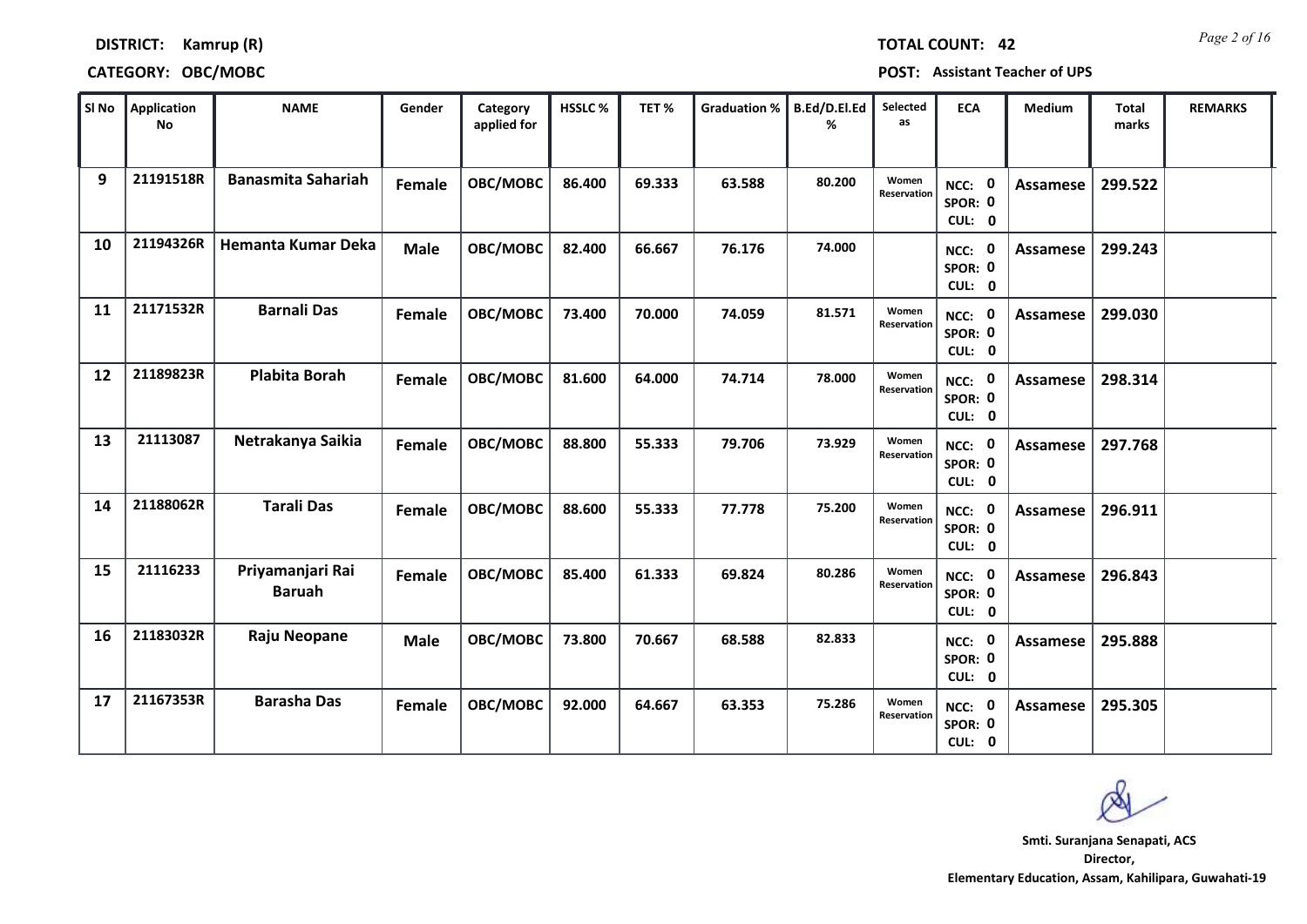## *Page 3 of 16* **TOTAL COUNT: 42**

### **DISTRICT: Kamrup (R)**

### **CATEGORY: OBC/MOBC POST: Assistant Teacher of UPS**

| SI No | Application<br>No | <b>NAME</b>             | Gender        | Category<br>applied for | HSSLC% | TET%   | <b>Graduation %</b> | B.Ed/D.El.Ed<br>% | Selected<br>as | <b>ECA</b>                         | <b>Medium</b>   | <b>Total</b><br>marks | <b>REMARKS</b> |
|-------|-------------------|-------------------------|---------------|-------------------------|--------|--------|---------------------|-------------------|----------------|------------------------------------|-----------------|-----------------------|----------------|
| 18    | 21208569R         | <b>Arpana Chowdhury</b> | Female        | OBC/MOBC                | 72.200 | 71.333 | 74.044              | 77.429            |                | NCC: 0<br>SPOR: 0<br>CUL: 0        | <b>Assamese</b> | 295.006               | Withheld       |
| 19    | 21197497R         | Gitika Bora             | Female        | OBC/MOBC                | 82.800 | 55.333 | 77.882              | 77,400            |                | NCC: 0<br>SPOR: 0<br>CUL: 0        | Assamese        | 293.416               |                |
| 20    | 21190057R         | Pallabi Gogoi           | <b>Female</b> | OBC/MOBC                | 80.600 | 61.333 | 76.357              | 74.600            |                | NCC: 0<br>SPOR: 0<br>CUL: 0        | <b>Assamese</b> | 292.890               |                |
| 21    | 21176011R         | Mitali Kumari           | Female        | OBC/MOBC                | 72.800 | 69.333 | 66.000              | 84.700            |                | 0<br>NCC:<br>SPOR: 0<br>CUL: 0     | Assamese        | 292.833               |                |
| 22    | 21186634R         | <b>Nilashree Borah</b>  | Female        | OBC/MOBC                | 66.400 | 68.000 | 78.647              | 79.571            |                | NCC: 0<br>SPOR: 0<br>CUL: 0        | Assamese        | 292.618               |                |
| 23    | 21183289R         | Nabajyoti Dhing         | <b>Male</b>   | OBC/MOBC                | 72.200 | 68.000 | 80.000              | 72.357            |                | NCC: 0<br>SPOR: 0<br>CUL: 0        | Assamese        | 292.557               |                |
| 24    | 21191141R         | Nayana Das              | Female        | OBC/MOBC                | 76.200 | 55.333 | 83.059              | 77.300            |                | NCC: 0<br>SPOR: 0<br>CUL: 0        | Assamese        | 291.892               |                |
| 25    | 21182126R         | Pinki Bezbaruah         | <b>Female</b> | OBC/MOBC                | 81.800 | 67.333 | 67.765              | 74.900            |                | NCC: 0<br>SPOR: 0<br>CUL: 0        | <b>Assamese</b> | 291.798               |                |
| 26    | 21169692R         | Ananya Bora             | <b>Male</b>   | OBC/MOBC                | 82.600 | 61.333 | 71.929              | 75.929            |                | <b>NCC: 0</b><br>SPOR: 0<br>CUL: 0 | Assamese        | 291.790               |                |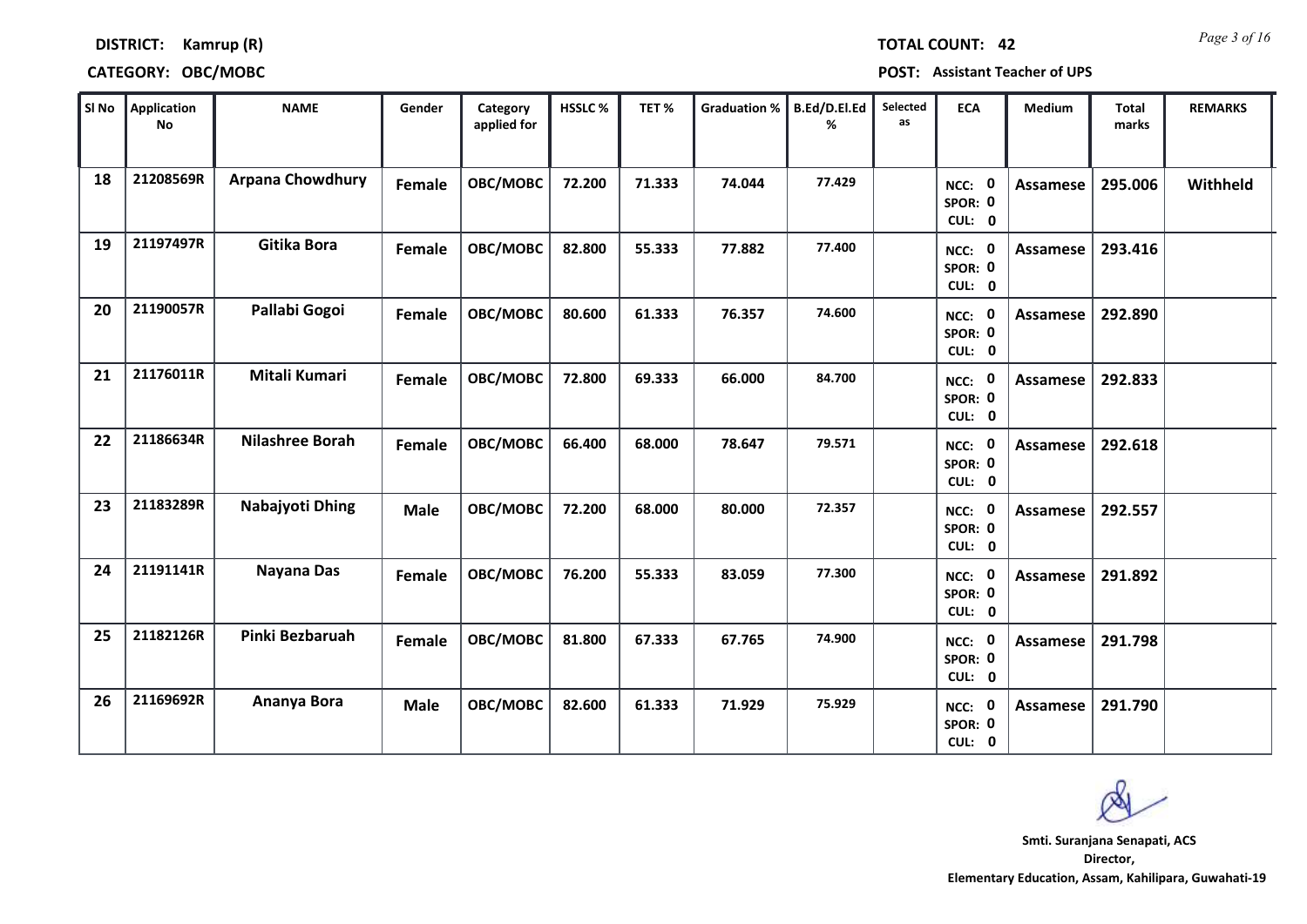### **DISTRICT: Kamrup (R)**

### **CATEGORY: OBC/MOBC POST: Assistant Teacher of UPS**

| SI No | Application<br><b>No</b> | <b>NAME</b>              | Gender      | Category<br>applied for | HSSLC% | TET%   | <b>Graduation %</b> | B.Ed/D.El.Ed<br>% | Selected<br>as | <b>ECA</b>                               | <b>Medium</b>   | <b>Total</b><br>marks | <b>REMARKS</b> |
|-------|--------------------------|--------------------------|-------------|-------------------------|--------|--------|---------------------|-------------------|----------------|------------------------------------------|-----------------|-----------------------|----------------|
| 27    | 21176219R                | <b>Palash Nath</b>       | <b>Male</b> | OBC/MOBC                | 81.200 | 62.667 | 68.706              | 78.600            |                | NCC: 0<br>SPOR: 0<br>CUL: 0              | <b>Assamese</b> | 291.173               |                |
| 28    | 21121121                 | <b>Himadri Choudhury</b> | Female      | OBC/MOBC                | 88.600 | 56.667 | 69.059              | 75.500            |                | NCC: 0<br>SPOR: 0<br>CUL: 0              | Assamese        | 289.825               |                |
| 29    | 21190896R                | <b>Bhaswati Kakati</b>   | Female      | OBC/MOBC                | 79.600 | 59.333 | 73.882              | 77.000            |                | NCC: 0<br>SPOR: 0<br>CUL: 0              | Assamese        | 289.816               |                |
| 30    | 21116302                 | <b>Bristi Nath</b>       | Female      | OBC/MOBC                | 80.600 | 56.667 | 71.294              | 81.143            |                | $\mathbf 0$<br>NCC:<br>SPOR: 0<br>CUL: 0 | <b>Assamese</b> | 289.704               |                |
| 31    | 21184865R                | <b>Jonti Boruah</b>      | Female      | OBC/MOBC                | 88.200 | 58.000 | 64.714              | 78.786            |                | NCC: 0<br>SPOR: 0<br>CUL: 0              | <b>Assamese</b> | 289.700               |                |
| 32    | 21184326R                | Nilakshi Medhi           | Female      | OBC/MOBC                | 80.600 | 58.000 | 73.235              | 77.429            |                | NCC: 0<br>SPOR: 0<br>CUL: 0              | Assamese        | 289.264               |                |
| 33    | 21183563R                | <b>Arpita Chetry</b>     | Female      | OBC/MOBC                | 84.200 | 66.667 | 64.059              | 74.286            |                | NCC: 0<br>SPOR: 0<br>CUL: 0              | <b>Assamese</b> | 289.211               |                |
| 34    | 21173621R                | Shrutikalpa Neog         | Female      | OBC/MOBC                | 79.400 | 58.000 | 76.765              | 75.000            |                | <b>NCC: 0</b><br>SPOR: 0<br>CUL: 0       | Assamese        | 289.165               |                |
| 35    | 21115765                 | Parthona Gogoi           | Female      | OBC/MOBC                | 80.800 | 55.333 | 74.214              | 78.600            |                | <b>NCC: 0</b><br>SPOR: 0<br>CUL: 0       | Assamese        | 288.948               |                |

*Page 4 of 16* **TOTAL COUNT: 42**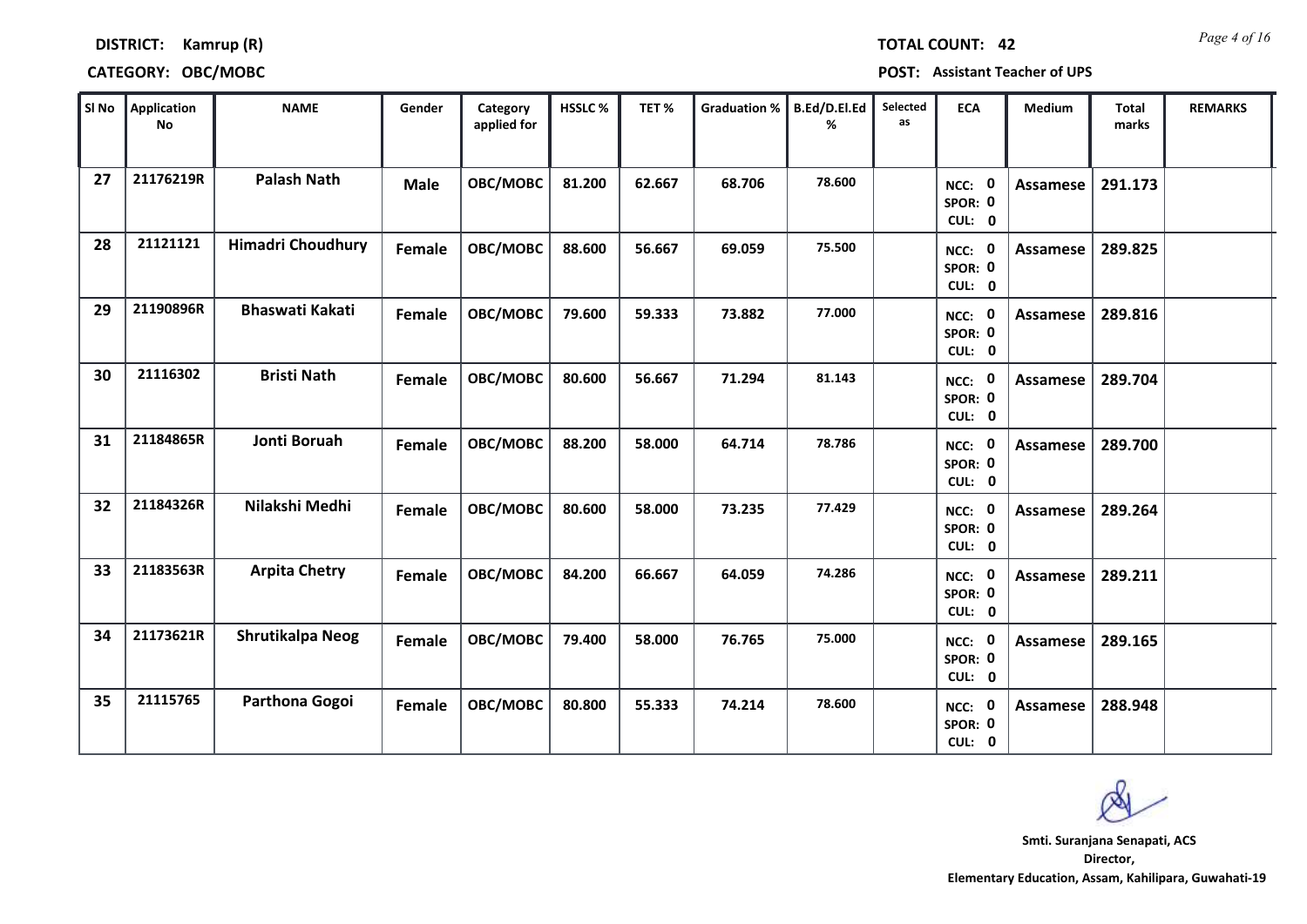# *Page 5 of 16* **TOTAL COUNT: 42**

**DISTRICT: Kamrup (R)**

### **CATEGORY: OBC/MOBC POST: Assistant Teacher of UPS**

| SI No | Application<br><b>No</b> | <b>NAME</b>           | Gender      | Category<br>applied for | <b>HSSLC %</b> | TET%   | <b>Graduation %</b> | B.Ed/D.El.Ed<br>% | Selected<br>as | <b>ECA</b>                                            | <b>Medium</b> | <b>Total</b><br>marks | <b>REMARKS</b> |
|-------|--------------------------|-----------------------|-------------|-------------------------|----------------|--------|---------------------|-------------------|----------------|-------------------------------------------------------|---------------|-----------------------|----------------|
| 36    | 21167686R                | <b>Disanta Nath</b>   | <b>Male</b> | OBC/MOBC                | 80.400         | 62.000 | 67.583              | 78.714            |                | - 0<br>NCC:<br>SPOR: 0<br>CUL:<br>$\mathbf 0$         | Assamese      | 288.698               |                |
| 37    | 21172605R                | Niva Deka             | Female      | OBC/MOBC                | 81.400         | 63.333 | 69.706              | 73.750            |                | 0<br>NCC:<br>SPOR: 0<br>CUL: 0                        | Assamese      | 288.189               |                |
| 38    | 21187705R                | Karishma Deka         | Female      | OBC/MOBC                | 73.400         | 61.333 | 75.706              | 77.500            |                | - 0<br>NCC:<br>SPOR: 0<br><b>CUL:</b><br>$\mathbf{0}$ | Assamese      | 287.939               |                |
| 39    | 21195966R                | Gayatri Nath          | Female      | OBC/MOBC                | 75.400         | 62.000 | 71.118              | 79.357            |                | 0<br>NCC:<br>SPOR: 0<br>CUL: 0                        | Assamese      | 287.875               |                |
| 40    | 21118865                 | <b>Kalpajit Dutta</b> | <b>Male</b> | OBC/MOBC                | 70.400         | 60.667 | 75.357              | 81.429            |                | - 0<br>NCC:<br>SPOR: 0<br>CUL: 0                      | Assamese      | 287.852               |                |
| 41    | 21172067R                | Ruma Saharia          | Female      | OBC/MOBC                | 65.400         | 62.000 | 82.706              | 77.643            |                | NCC: 0<br>SPOR: 0<br>CUL: 0                           | Assamese      | 287.749               |                |
| 42    | 21193196R                | <b>Usha Bora</b>      | Female      | OBC/MOBC                | 75.200         | 75.333 | 69.500              | 67.667            |                | - 0<br>NCC:<br>SPOR: 0<br>CUL: 0                      | Assamese      | 287.700               |                |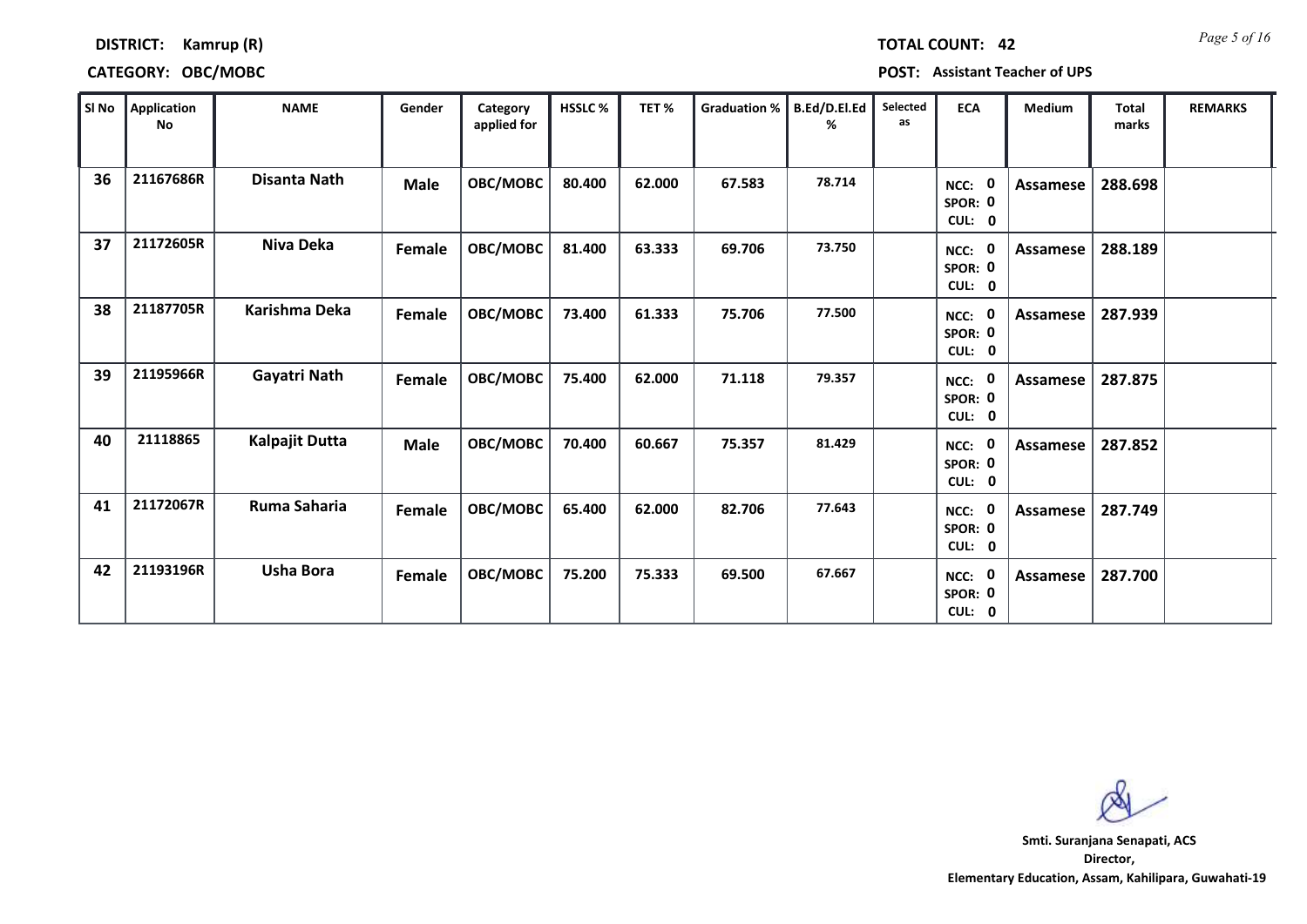| <b>DISTRICT:</b> | Kamrup (R) |  |
|------------------|------------|--|
|------------------|------------|--|

**CATEGORY: PwD POST: Assistant Teacher of UPS**

| SI No          | <b>Application</b><br>No | <b>NAME</b>                     | Gender        | Category<br>applied for | <b>HSSLC%</b> | TET%   | <b>Graduation %</b> | B.Ed/D.El.Ed<br>% | Selected<br>as       | <b>ECA</b>                         | Medium          | <b>Total</b><br>marks | <b>REMARKS</b>         |
|----------------|--------------------------|---------------------------------|---------------|-------------------------|---------------|--------|---------------------|-------------------|----------------------|------------------------------------|-----------------|-----------------------|------------------------|
| $\mathbf{1}$   | 21183951R                | Manashi Nath                    | <b>Female</b> | OBC/MOBC<br>PwD         | 86.200        | 55.333 | 75.556              | 74.000            | Women<br>Reservation | 0<br>NCC:<br>SPOR: 0<br>CUL: 0     | Assamese        | 291.089               | PwD<br>Withheld        |
| 2              | 21166662R                | <b>Hirak Das</b>                | <b>Male</b>   | <b>STP</b><br>PwD       | 69.200        | 66.000 | 67.647              | 80.150            |                      | NCC: 0<br>SPOR: 0<br>CUL: 0        | Assamese        | 282.997               | PwD<br>Withheld        |
| 3              | 21170908R                | <b>Barnali Deka</b>             | Female        | <b>UR</b><br>PwD        | 73.000        | 68.667 | 54.500              | 78.400            | Women<br>Reservation | NCC: 0<br>SPOR: 0<br>CUL: 0        | Assamese        | 274.567               | PwD<br>Withheld        |
| 4              | 21199573R                | <b>Mridul Hussain</b>           | <b>Male</b>   | <b>UR</b><br>PwD        | 58.600        | 70.667 | 69.500              | 71.500            |                      | 0<br>NCC:<br>SPOR: 0<br>CUL: 0     | Assamese        | 270.267               | PwD<br>Withheld        |
| 5              | 21188061R                | <b>Md Abdur Rahim</b><br>Akanda | <b>Male</b>   | OBC/MOBC<br>PwD         | 69.800        | 64.667 | 66.100              | 58.571            |                      | NCC: 0<br>SPOR: 0<br>CUL: 0        | <b>Assamese</b> | 259.138               | PwD<br>Withheld        |
| 6              | 21148689                 | <b>Biplab Baruah</b>            | <b>Male</b>   | OBC/MOBC<br>PwD         | 65.400        | 62.667 | 55.000              | 74.900            |                      | NCC: 0<br>SPOR: 0<br>CUL: 0        | <b>Assamese</b> | 257.967               | PwD<br>Withheld        |
| $\overline{ }$ | 21208256R                | Rabia Khatun                    | Female        | <b>UR</b><br>PwD        | 61.000        | 60.000 | 58.824              | 77.800            | Women<br>Reservation | NCC: 0<br>SPOR: 0<br>CUL: 0        | <b>Assamese</b> | 257.624               | PwD<br>Withheld        |
| 8              | 21199203R                | Priyanka Sarmah                 | Female        | <b>UR</b><br>PwD        | 74.600        | 58.667 | 55.000              | 68.214            |                      | NCC: 0<br>SPOR: 0<br>CUL: 0        | <b>Assamese</b> | 256.481               | PwD<br>Withheld        |
| 9              | 21125547                 | <b>Ashad Ali</b>                | <b>Male</b>   | <b>UR</b><br>PwD        | 59.400        | 76.000 | 48.111              | 71.486            |                      | <b>NCC: 0</b><br>SPOR: 0<br>CUL: 0 | <b>Assamese</b> | 254.997               | <b>PwD</b><br>Withheld |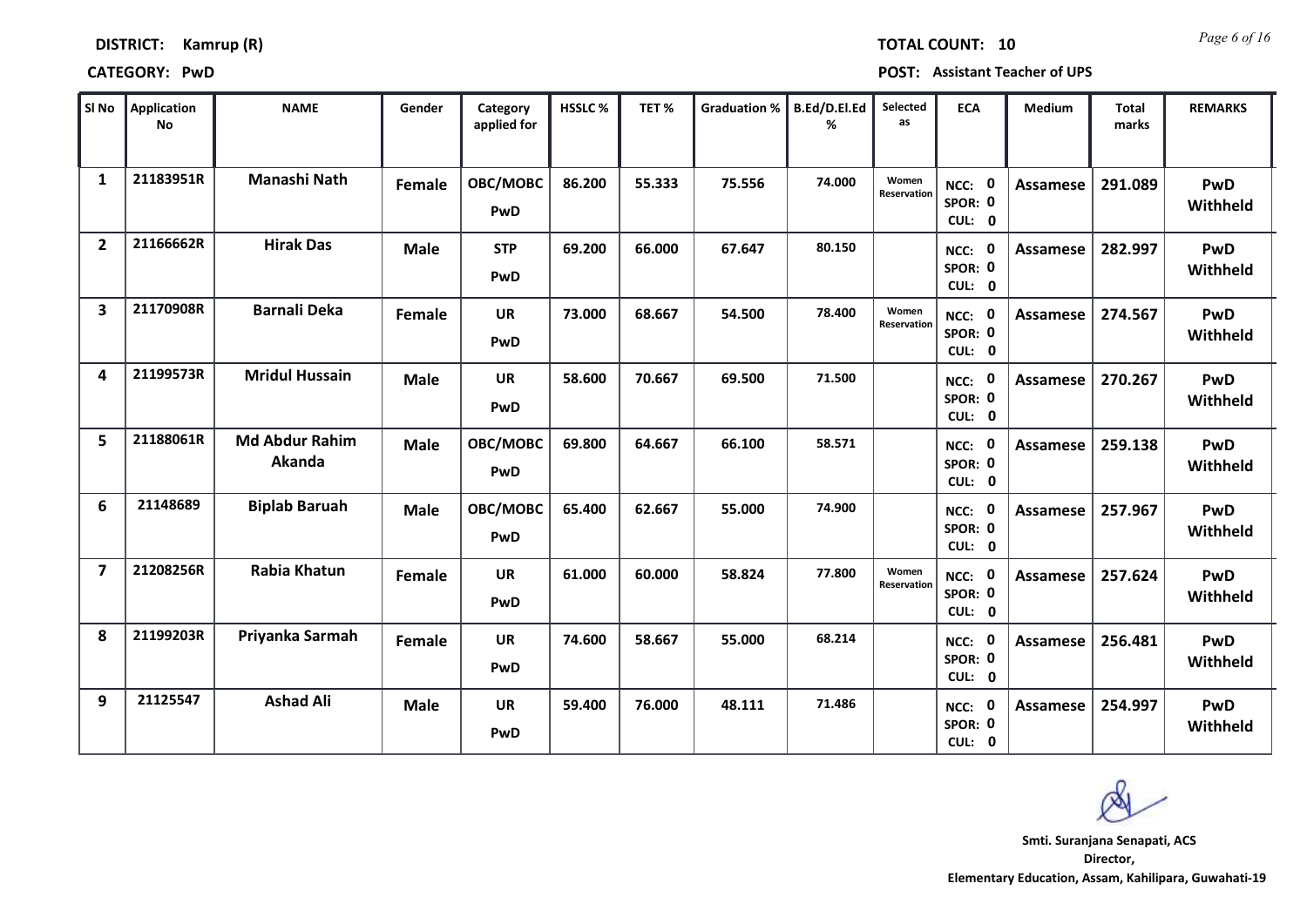*Page 7 of 16* **TOTAL COUNT: 10**

**DISTRICT: Kamrup (R)**

**CATEGORY: PwD POST: Assistant Teacher of UPS**

| l SI No | Application<br>No | <b>NAME</b>         | Gender      | Category<br>applied for | <b>HSSLC</b> % | TET%   | Graduation %   B.Ed/D.El.Ed   Selected |        | as | <b>ECA</b>                | <b>Medium</b> | <b>Total</b><br>marks | <b>REMARKS</b>         |
|---------|-------------------|---------------------|-------------|-------------------------|----------------|--------|----------------------------------------|--------|----|---------------------------|---------------|-----------------------|------------------------|
| 10      | 21185948R         | <b>Banamali Das</b> | <b>Male</b> | <b>EWS</b><br>PwD       | 61.600         | 68.000 | 52.600                                 | 72.500 |    | NCC:<br>SPOR: 0<br>CUL: 0 | Assamese      | 254.700               | <b>PwD</b><br>Withheld |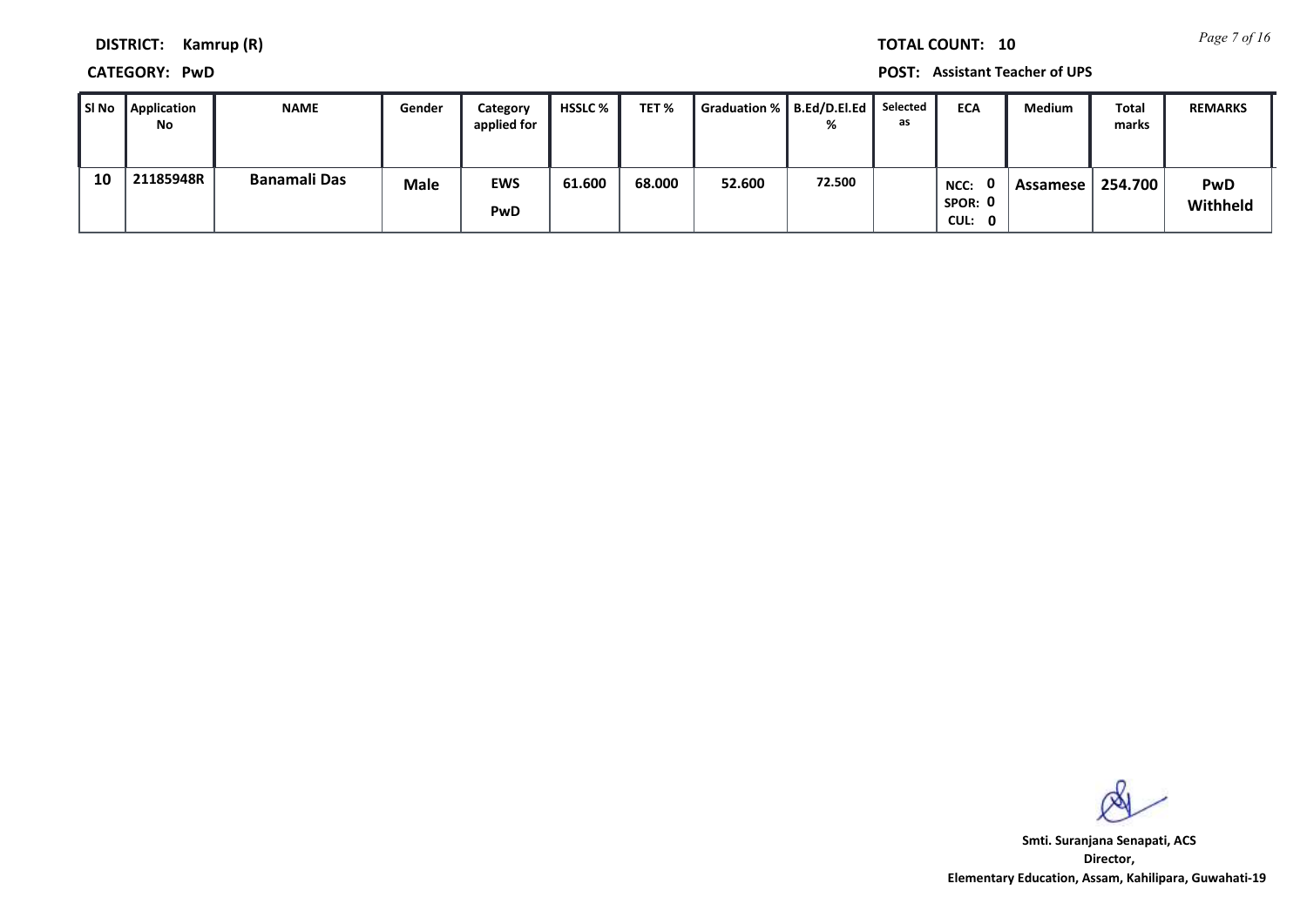*Page 8 of 16* **TOTAL COUNT: 8**

**CATEGORY: SC POST: Assistant Teacher of UPS**

| SI No          | Application<br>No | <b>NAME</b>             | Gender | Category<br>applied for | HSSLC% | TET%   | Graduation % | B.Ed/D.El.Ed<br>% | Selected<br>as       | <b>ECA</b>                          | Medium   | <b>Total</b><br>marks | <b>REMARKS</b> |
|----------------|-------------------|-------------------------|--------|-------------------------|--------|--------|--------------|-------------------|----------------------|-------------------------------------|----------|-----------------------|----------------|
| $\mathbf{1}$   | 21109011          | <b>Bandana Baishya</b>  | Female | <b>SC</b>               | 90.200 | 60.000 | 66.294       | 81.500            | Women<br>Reservation | NCC: 0<br>SPOR: 0<br>CUL: 0         | Assamese | 297.994               |                |
| $\overline{2}$ | 21188504R         | <b>Ruby Das</b>         | Female | <b>SC</b>               | 85.400 | 56.000 | 73.083       | 81.200            | Women<br>Reservation | NCC: 0<br>SPOR: 0<br>CUL: 0         | Assamese | 295.683               |                |
| 3              | 21175368R         | <b>Ashalota Das</b>     | Female | <b>SC</b>               | 86.600 | 60.667 | 74.353       | 72.350            |                      | NCC: 0<br>SPOR: 0<br>CUL: 0         | Assamese | 293.970               |                |
| 4              | 21179636R         | Anushmita Das           | Female | <b>SC</b>               | 85.200 | 59.333 | 70.353       | 79.050            |                      | NCC: 0<br>SPOR: 0<br>CUL: 0         | Assamese | 293.936               |                |
| 5              | 21188913R         | <b>Papari Das</b>       | Female | <b>SC</b>               | 72.600 | 64.000 | 65.778       | 88.900            |                      | NCC: 0<br>SPOR: 0<br>CUL: 0         | Assamese | 291.278               |                |
| 6              | 21187138R         | Kangkana Malakar        | Female | <b>SC</b>               | 77.800 | 57.333 | 71.294       | 74.850            |                      | NCC: 0<br><b>SPOR: 10</b><br>CUL: 0 | Assamese | 291.277               |                |
| $\overline{7}$ | 21198751R         | <b>Trishna Roy</b>      | Female | <b>SC</b>               | 77.000 | 72.000 | 66.588       | 75.643            |                      | NCC: 0<br>SPOR: 0<br>CUL: 0         | Assamese | 291.231               |                |
| 8              | 21181814R         | <b>Trishna Talukdar</b> | Female | <b>SC</b>               | 89.200 | 59.333 | 65.941       | 74.750            |                      | NCC: 0<br>SPOR: 0<br>CUL: 0         | Assamese | 289.225               |                |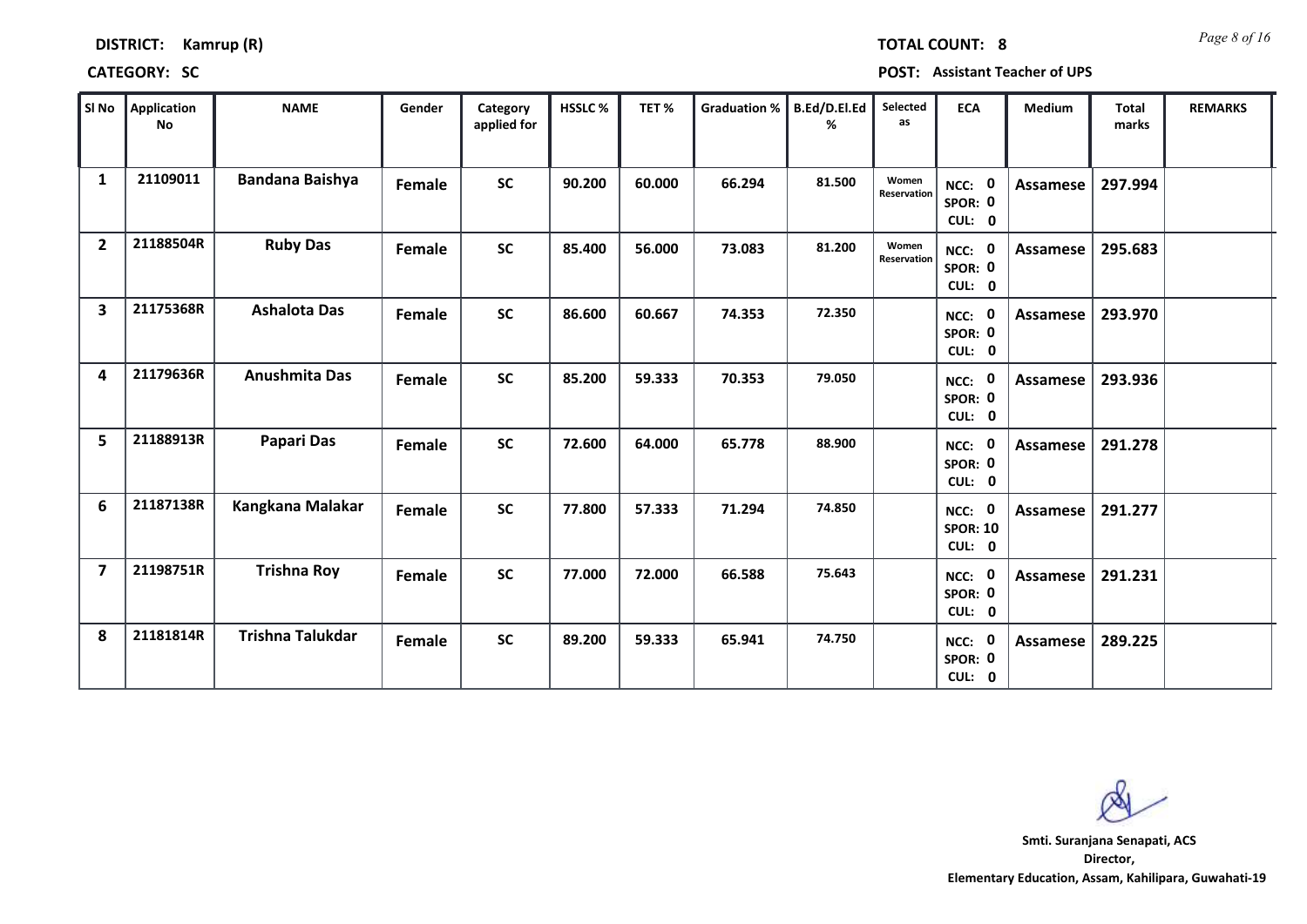| <b>DISTRICT:</b> | Kamrup (R) |  |
|------------------|------------|--|
|------------------|------------|--|

### **CATEGORY:** STH

*Page 9 of 16* **TOTAL COUNT: 6**

| <b>Assistant Teacher of UPS</b><br>POST: |  |  |  |  |
|------------------------------------------|--|--|--|--|
|------------------------------------------|--|--|--|--|

| SI No          | Application<br>No | <b>NAME</b>           | Gender | Category<br>applied for | <b>HSSLC %</b> | TET%   | <b>Graduation %</b> | B.Ed/D.El.Ed<br>℅ | Selected<br>as       | <b>ECA</b>                                         | <b>Medium</b> | <b>Total</b><br>marks | <b>REMARKS</b> |
|----------------|-------------------|-----------------------|--------|-------------------------|----------------|--------|---------------------|-------------------|----------------------|----------------------------------------------------|---------------|-----------------------|----------------|
| $\mathbf{1}$   | 21194600R         | Richa Kumai           | Female | <b>STH</b>              | 62.800         | 56.000 | 61.412              | 76.850            | Women<br>Reservation | NCC: 0<br>SPOR: 0<br>CUL:<br>$\mathbf 0$           | Assamese      | 257.062               |                |
| $\overline{2}$ | 21188428R         | Sangita Rohang        | Female | <b>STH</b>              | 44.600         | 56.000 | 57.176              | 71.429            | Women<br>Reservation | 0<br>NCC:<br>SPOR: 0<br>CUL: 0                     | Assamese      | 229.205               |                |
| 3              | 21175220R         | Anjali Rahang         | Female | <b>STH</b>              | 62.000         | 60.000 | 37.556              | 68.571            | Women<br>Reservation | NCC: 0<br>SPOR: 0<br>CUL:<br>$\mathbf 0$           | Assamese      | 228.127               |                |
| 4              | 21169465R         | Junaki Beypi          | Female | <b>STH</b>              | 44.600         | 55.333 | 48.750              | 78.350            |                      | 0<br>NCC:<br>SPOR: 0<br><b>CUL:</b><br>$\mathbf 0$ | Assamese      | 227.033               |                |
| 5              | 21169226R         | <b>Pallavi Rahang</b> | Female | <b>STH</b>              | 51.000         | 55.333 | 48.529              | 68.750            |                      | 0<br>NCC:<br>SPOR: 0<br>CUL: 0                     | Assamese      | 223.613               |                |
| 6              | 21167581R         | Sangita Pator         | Female | <b>STH</b>              | 43.200         | 62.000 | 42.941              | 70.400            |                      | $\mathbf 0$<br>NCC:<br>SPOR: 0<br>CUL: 0           | Assamese      | 218.541               |                |

ØN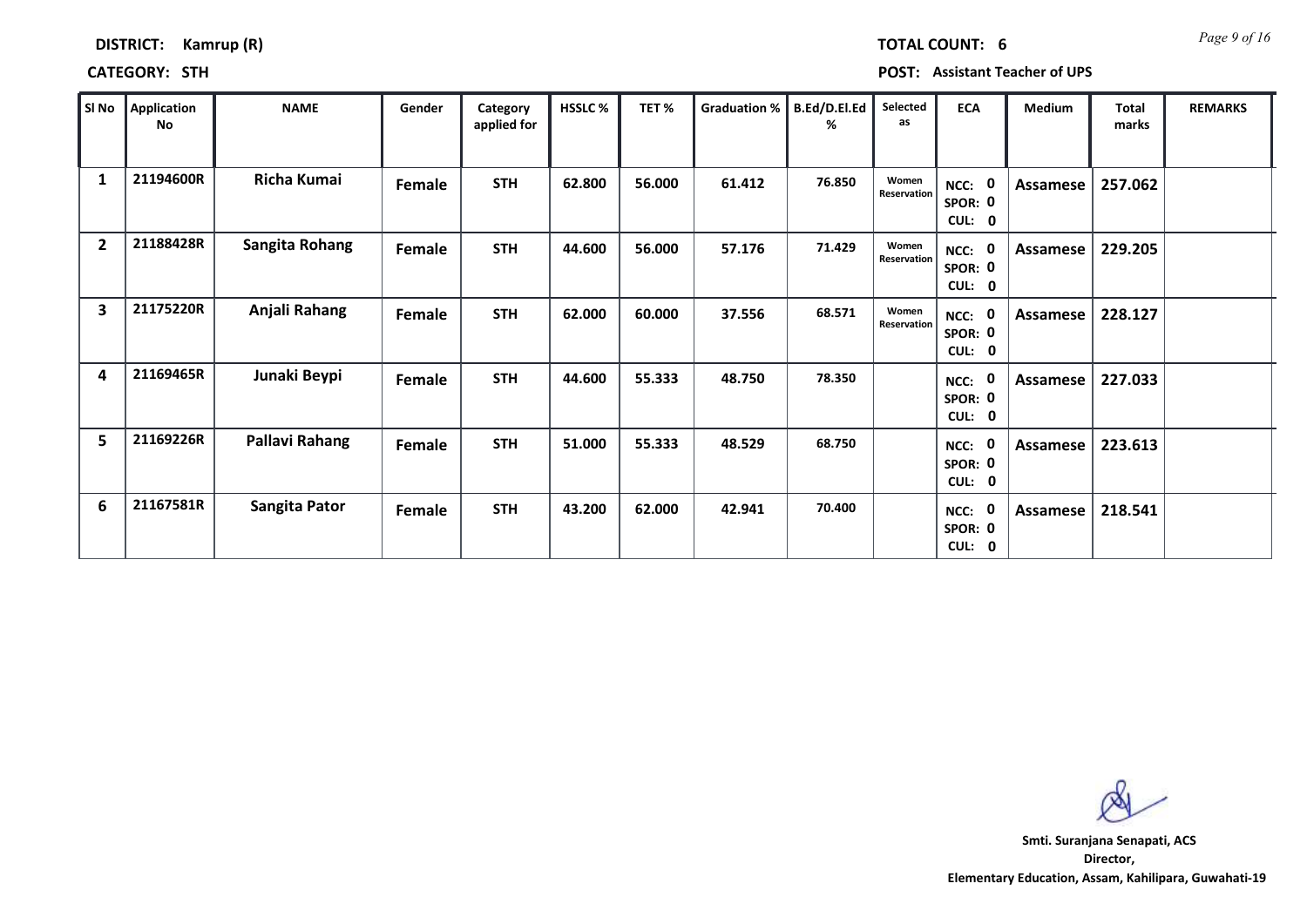| Kamrup (R) |
|------------|
|            |

*Page 10 of 16* **TOTAL COUNT: 9**

**CATEGORY: STP POST: Assistant Teacher of UPS**

| SI No          | Application<br><b>No</b> | <b>NAME</b>                    | Gender        | Category<br>applied for | HSSLC% | TET%   | <b>Graduation %</b> | B.Ed/D.El.Ed<br>% | Selected<br>as       | <b>ECA</b>                         | <b>Medium</b>   | <b>Total</b><br>marks | <b>REMARKS</b> |
|----------------|--------------------------|--------------------------------|---------------|-------------------------|--------|--------|---------------------|-------------------|----------------------|------------------------------------|-----------------|-----------------------|----------------|
| $\mathbf{1}$   | 21106994                 | Jimi Boro                      | Female        | <b>STP</b>              | 88.400 | 65.333 | 71.722              | 80.214            | Women<br>Reservation | NCC: 0<br>SPOR: 0<br>CUL: 0        | <b>Assamese</b> | 305.670               |                |
| $\overline{2}$ | 21184954R                | Limi Barchung                  | Female        | <b>STP</b>              | 92.000 | 71.333 | 64.222              | 69.214            | Women<br>Reservation | NCC: 0<br>SPOR: 0<br>CUL: 0        | Assamese        | 296.770               |                |
| 3              | 21191160R                | Rasmita Sarania                | <b>Female</b> | <b>STP</b>              | 80.600 | 63.333 | 69.706              | 83.056            | Women<br>Reservation | NCC: 0<br>SPOR: 0<br>CUL: 0        | Assamese        | 296.695               |                |
| 4              | 21202057R                | Rajashri Rabha                 | Female        | <b>STP</b>              | 83.000 | 59.333 | 73.889              | 77.571            |                      | NCC: 0<br>SPOR: 0<br>CUL: 0        | Assamese        | 293.794               |                |
| 5              | 21190962R                | <b>Rwisumwi Boro</b>           | Female        | <b>STP</b>              | 75.400 | 61.333 | 79.588              | 77.143            |                      | NCC: 0<br>SPOR: 0<br>CUL: 0        | <b>Assamese</b> | 293.464               |                |
| 6              | 21170677R                | Monalisha<br><b>Basumatary</b> | Female        | <b>STP</b>              | 87.200 | 56.000 | 66.667              | 76.429            |                      | NCC: 0<br>SPOR: 0<br>CUL: 0        | Assamese        | 286.295               |                |
| $\overline{ }$ | 21170827R                | Nijara Swargiary               | Female        | <b>STP</b>              | 81.600 | 64.667 | 66.235              | 72.786            |                      | NCC: 0<br>SPOR: 0<br>CUL: 0        | <b>Assamese</b> | 285.288               |                |
| 8              | 21187913R                | Pushpanjali Boro               | Female        | <b>STP</b>              | 85.800 | 60.667 | 64.353              | 71.357            |                      | <b>NCC: 0</b><br>SPOR: 0<br>CUL: 0 | Assamese        | 282.177               |                |
| 9              | 21182438R                | <b>Manika Baro</b>             | Female        | <b>STP</b>              | 77.800 | 68.667 | 56.706              | 77.714            |                      | NCC: 0<br>SPOR: 0<br>CUL: 0        | Assamese        | 280.887               |                |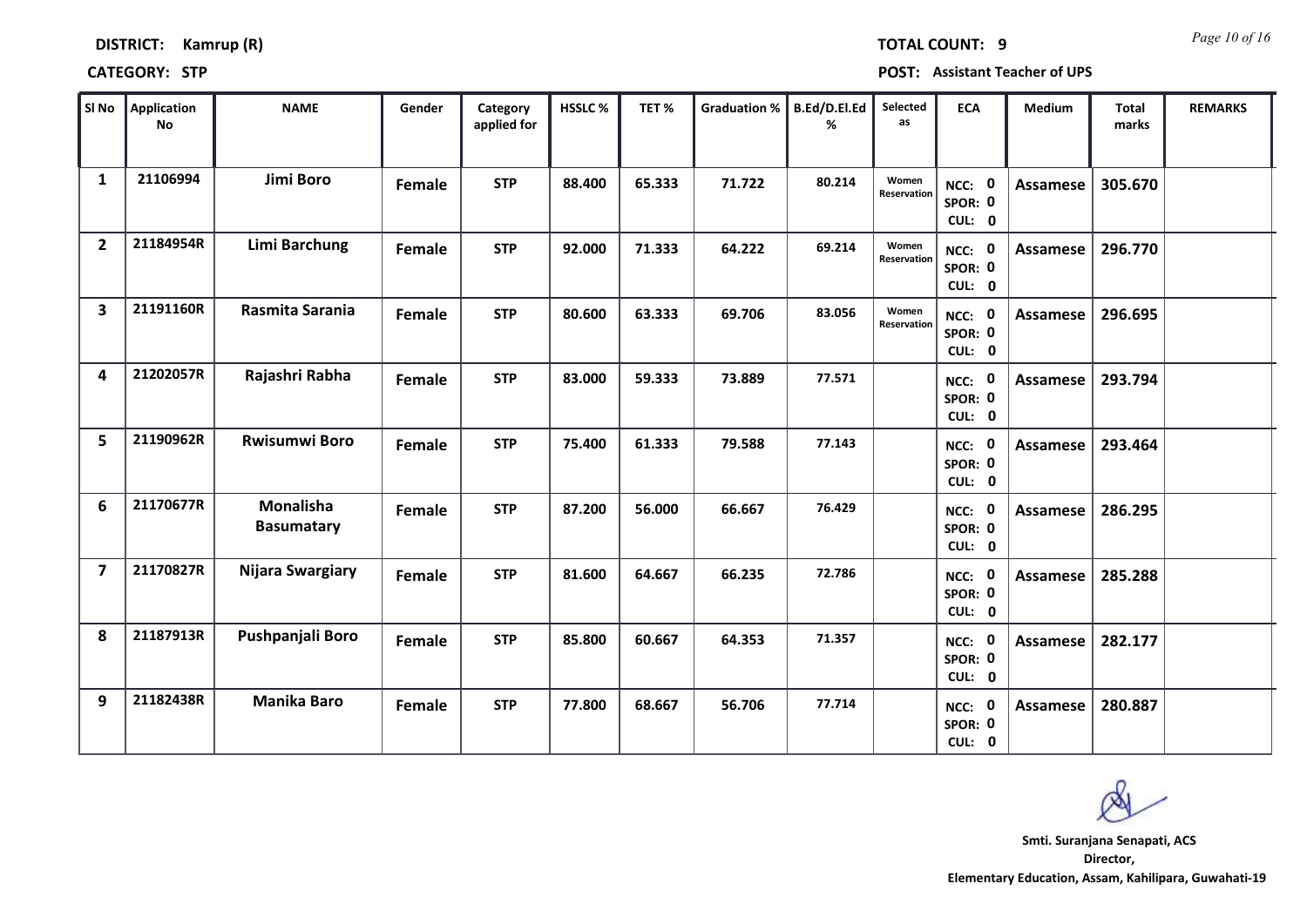*Page 11 of 16* **TOTAL COUNT: 1**

**DISTRICT: Kamrup (R)**

**CATEGORY: STP POST: Assistant Teacher of UPS**

| SI No Application<br>No | <b>NAME</b>        | Gender        | Category<br>applied for | <b>HSSLC</b> % | TET %  | Graduation %   B.Ed/D.El.Ed | %      | Selected<br>as | <b>ECA</b>                                | Medium      | Total<br>marks | <b>REMARKS</b> |
|-------------------------|--------------------|---------------|-------------------------|----------------|--------|-----------------------------|--------|----------------|-------------------------------------------|-------------|----------------|----------------|
| 21188943R               | <b>Mitali Boro</b> | <b>Female</b> | <b>STP</b>              | 70.800         | 73.333 | 64.706                      | 73.300 |                | $\mathbf{0}$<br>NCC:<br>SPOR: 0<br>CUL: 0 | <b>Bodo</b> | 282.139        |                |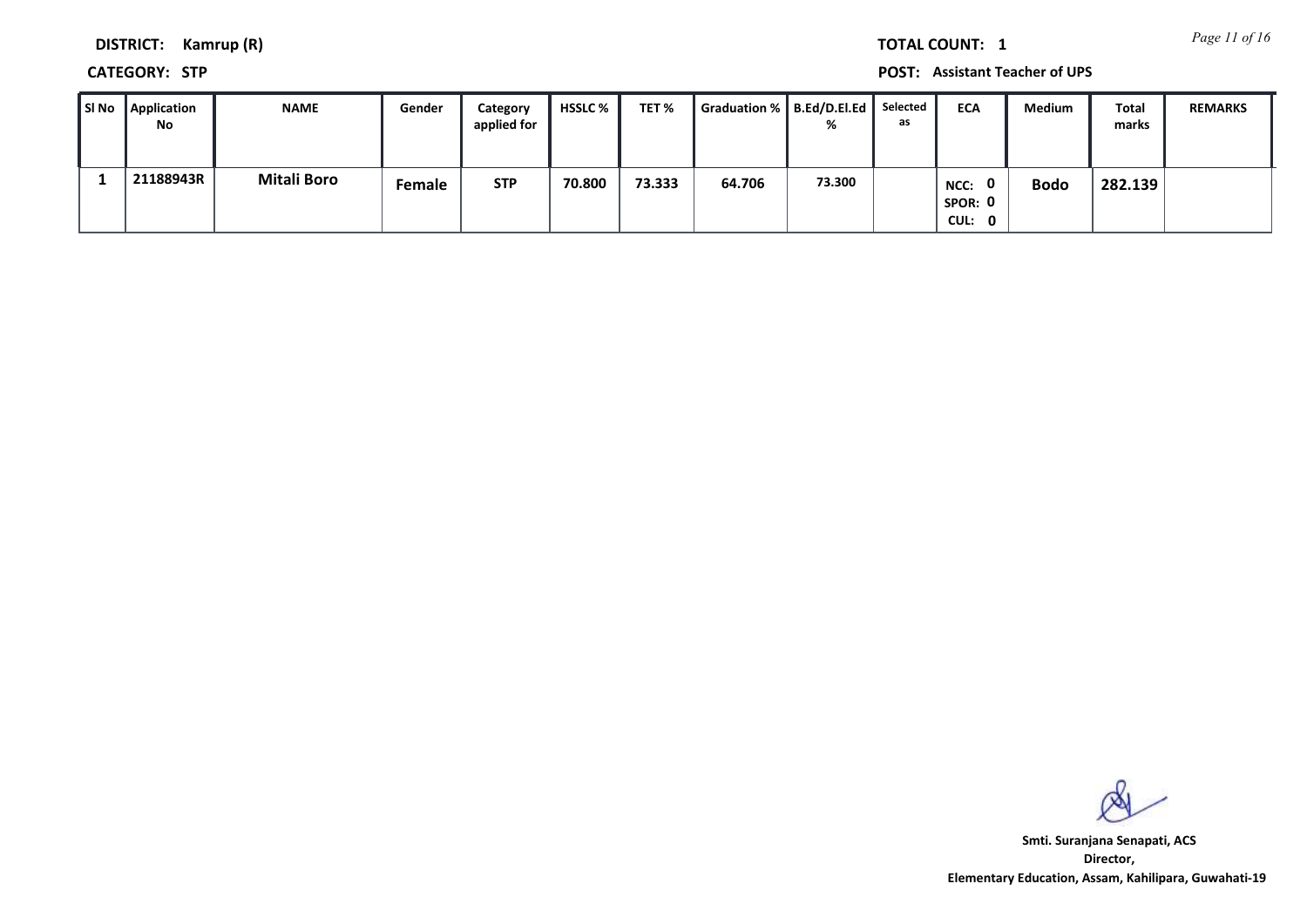*Page 12 of 16* **TOTAL COUNT: 7**

### **DISTRICT: Kamrup (R)**

### **CATEGORY: OBC/MOBC POST: Science Teacher of UPS**

| l SI No        | <b>Application</b><br><b>No</b> | <b>NAME</b>         | Gender        | Category<br>applied for | HSSLC% | TET%   | <b>Graduation %</b> | B.Ed/D.El.Ed<br>℅ | Selected<br>as       | <b>ECA</b>                               | Medium   | <b>Total</b><br>marks | <b>REMARKS</b> |
|----------------|---------------------------------|---------------------|---------------|-------------------------|--------|--------|---------------------|-------------------|----------------------|------------------------------------------|----------|-----------------------|----------------|
| $\mathbf{1}$   | 21189139R                       | Jayshree Deka       | Female        | <b>OBC/MOBC</b>         | 76.000 | 67.333 | 69.824              | 81.214            | Women<br>Reservation | $\mathbf 0$<br>NCC:<br>SPOR: 0<br>CUL: 0 | Assamese | 294.371               |                |
| $\overline{2}$ | 21171184R                       | <b>Bikash Deka</b>  | <b>Male</b>   | OBC/MOBC                | 76.400 | 64.667 | 71.647              | 79.571            |                      | $\mathbf 0$<br>NCC:<br>SPOR: 0<br>CUL: 0 | Assamese | 292.285               |                |
| 3              | 21130617                        | Ashma Begum         | Female        | OBC/MOBC                | 70.800 | 64.667 | 66.294              | 89.600            | Women<br>Reservation | NCC: 0<br>SPOR: 0<br>CUL: 0              | Assamese | 291.361               |                |
| 4              | 21180631R                       | <b>Munmee Borah</b> | Female        | OBC/MOBC                | 73.800 | 72.000 | 64.353              | 78.450            |                      | NCC: 0<br>SPOR: 0<br>CUL: 0              | Assamese | 288.603               |                |
| 5              | 21181621R                       | Nibedita Debnath    | Female        | OBC/MOBC                | 72.600 | 70.000 | 65.882              | 79.722            |                      | $\mathbf 0$<br>NCC:<br>SPOR: 0<br>CUL: 0 | Assamese | 288.205               |                |
| 6              | 21175768R                       | Sukanya Gohain      | Female        | <b>OBC/MOBC</b>         | 66.400 | 72.667 | 74.353              | 74.357            |                      | $\mathbf 0$<br>NCC:<br>SPOR: 0<br>CUL: 0 | Assamese | 287.777               |                |
| $\overline{7}$ | 21180949R                       | <b>Upama Das</b>    | <b>Female</b> | <b>OBC/MOBC</b>         | 75.400 | 69.333 | 62.353              | 80.500            |                      | $\mathbf 0$<br>NCC:<br>SPOR: 0<br>CUL: 0 | Assamese | 287.586               |                |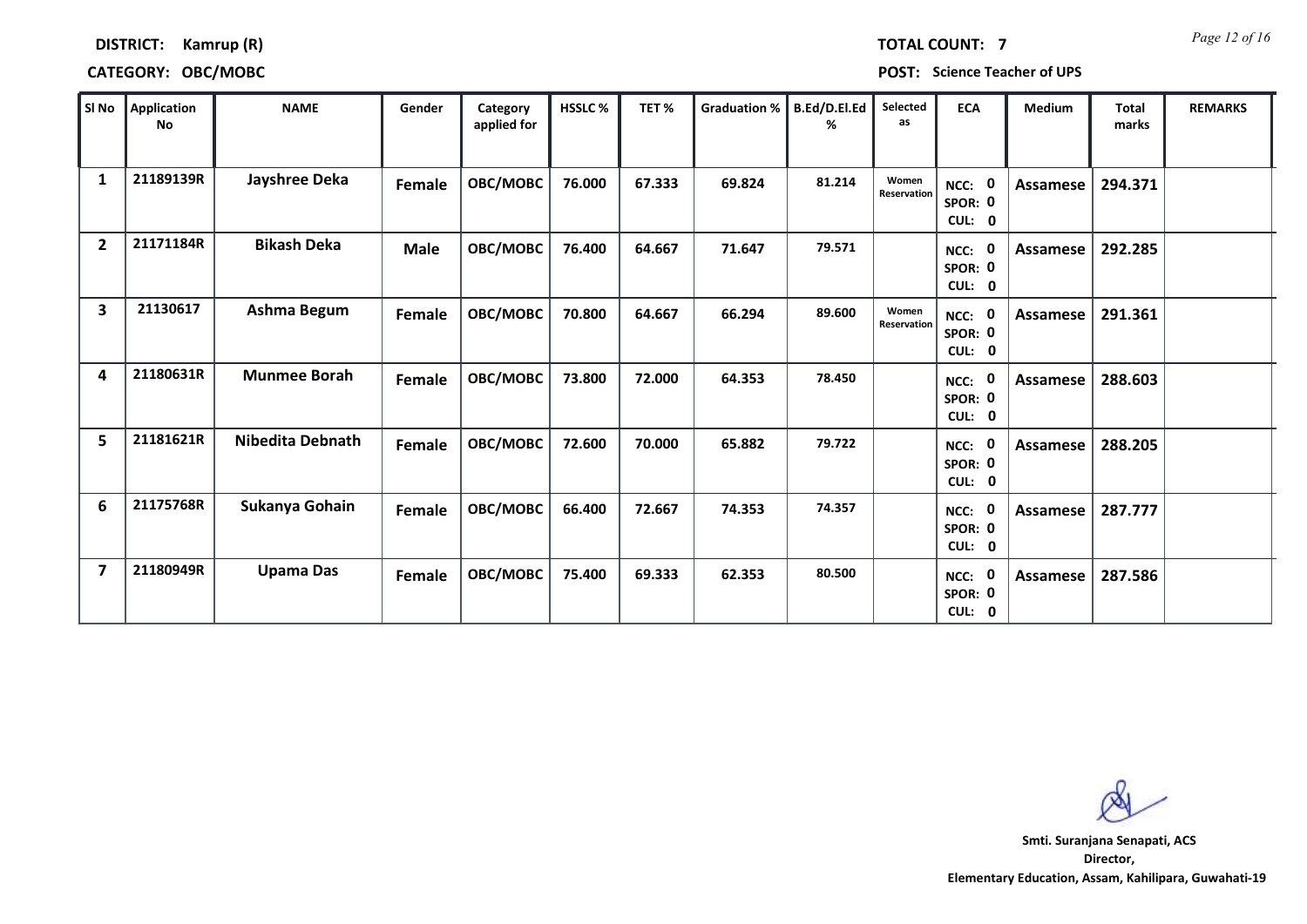*Page 13 of 16* **TOTAL COUNT: 2**

**DISTRICT: Kamrup (R)**

**CATEGORY: PwD POST: Science Teacher of UPS**

| SI No | <b>Application</b><br><b>No</b> | <b>NAME</b>                | Gender      | Category<br>applied for | <b>HSSLC</b> % | TET %  | Graduation %   B.Ed/D.El.Ed | ℅      | Selected<br>as | <b>ECA</b>                       | <b>Medium</b> | Total<br>marks | <b>REMARKS</b>         |
|-------|---------------------------------|----------------------------|-------------|-------------------------|----------------|--------|-----------------------------|--------|----------------|----------------------------------|---------------|----------------|------------------------|
|       | 21199146R                       | Abu Sayed Paramanik        | <b>Male</b> | OBC/MOBC<br>PwD         | 53.200         | 76.000 | 44.714                      | 75.500 |                | - 0<br>NCC:<br>SPOR: 0<br>CUL: 0 | Assamese      | 249.414        | <b>PwD</b><br>Withheld |
|       | 21149810                        | Sri Hemendra Kumar<br>Nath | <b>Male</b> | OBC/MOBC<br>PwD         | 58.000         | 63.333 | 58.333                      | 69.100 |                | 0<br>NCC:<br>SPOR: 0<br>CUL: 0   | Assamese      | 248.767        | <b>PwD</b><br>Withheld |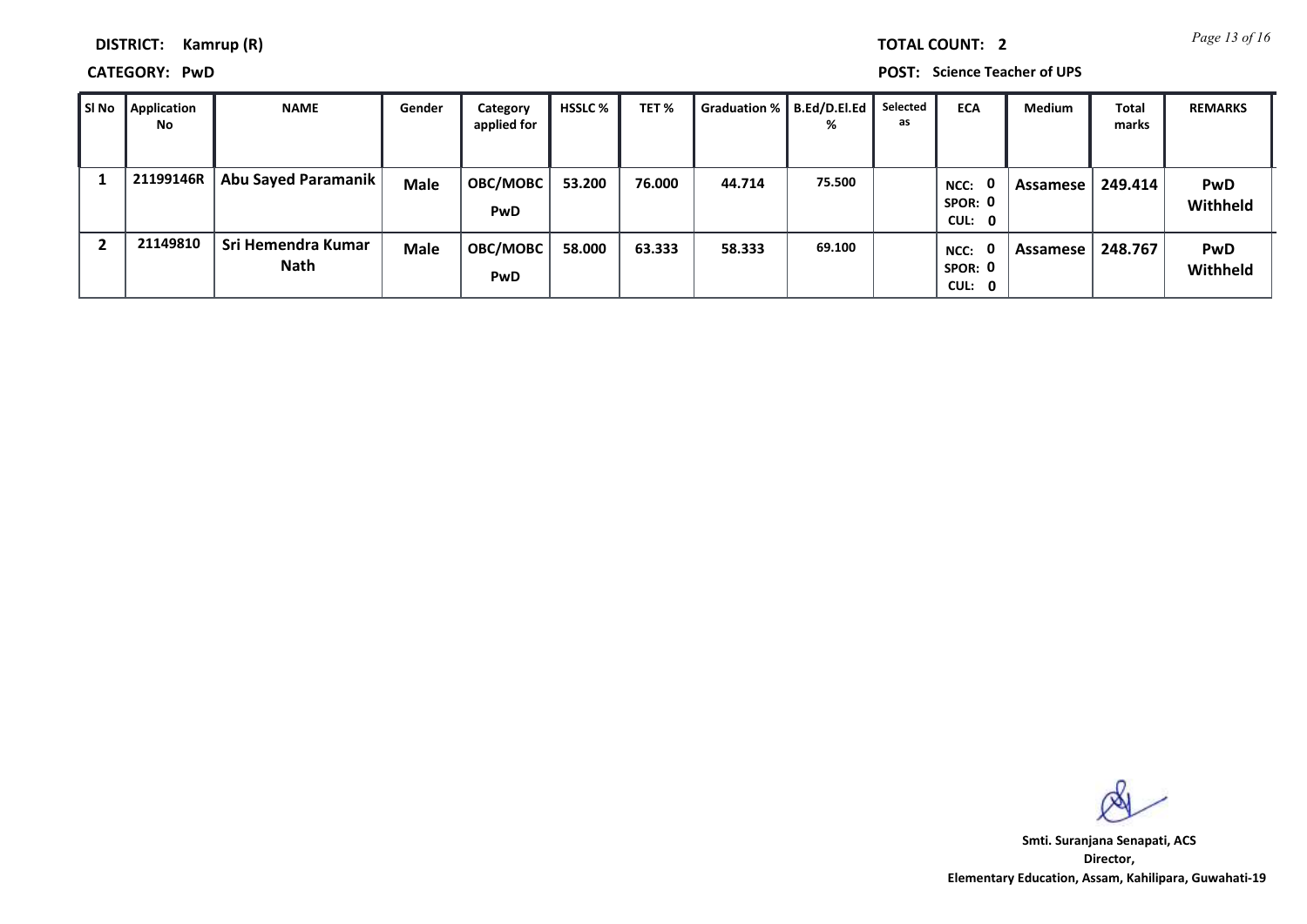*Page 14 of 16* **TOTAL COUNT: 2**

**DISTRICT: Kamrup (R)**

**CATEGORY: SC POST: Science Teacher of UPS**

| ∥ SI No | <b>Application</b><br><b>No</b> | <b>NAME</b>     | Gender        | Category<br>applied for | <b>HSSLC</b> % | TET%   | Graduation %   B.Ed/D.El.Ed | %      | Selected<br>as              | <b>ECA</b>                                | Medium     | <b>Total</b><br>marks | <b>REMARKS</b> |
|---------|---------------------------------|-----------------|---------------|-------------------------|----------------|--------|-----------------------------|--------|-----------------------------|-------------------------------------------|------------|-----------------------|----------------|
|         | 21201671R                       | Snigdha Saikia  | <b>Female</b> | <b>SC</b>               | 76.800         | 63.333 | 64.900                      | 77.103 | Women<br><b>Reservation</b> | $NCC:$ 0<br>SPOR: 0<br>CUL: 0             | Assamese ' | 282.137               |                |
|         | 21182336R                       | Himasri Malakar | Female        | <b>SC</b>               | 71.000         | 69.333 | 63.765                      | 76.389 |                             | $\mathbf{0}$<br>NCC:<br>SPOR: 0<br>CUL: 0 | Assamese   | 280.487               |                |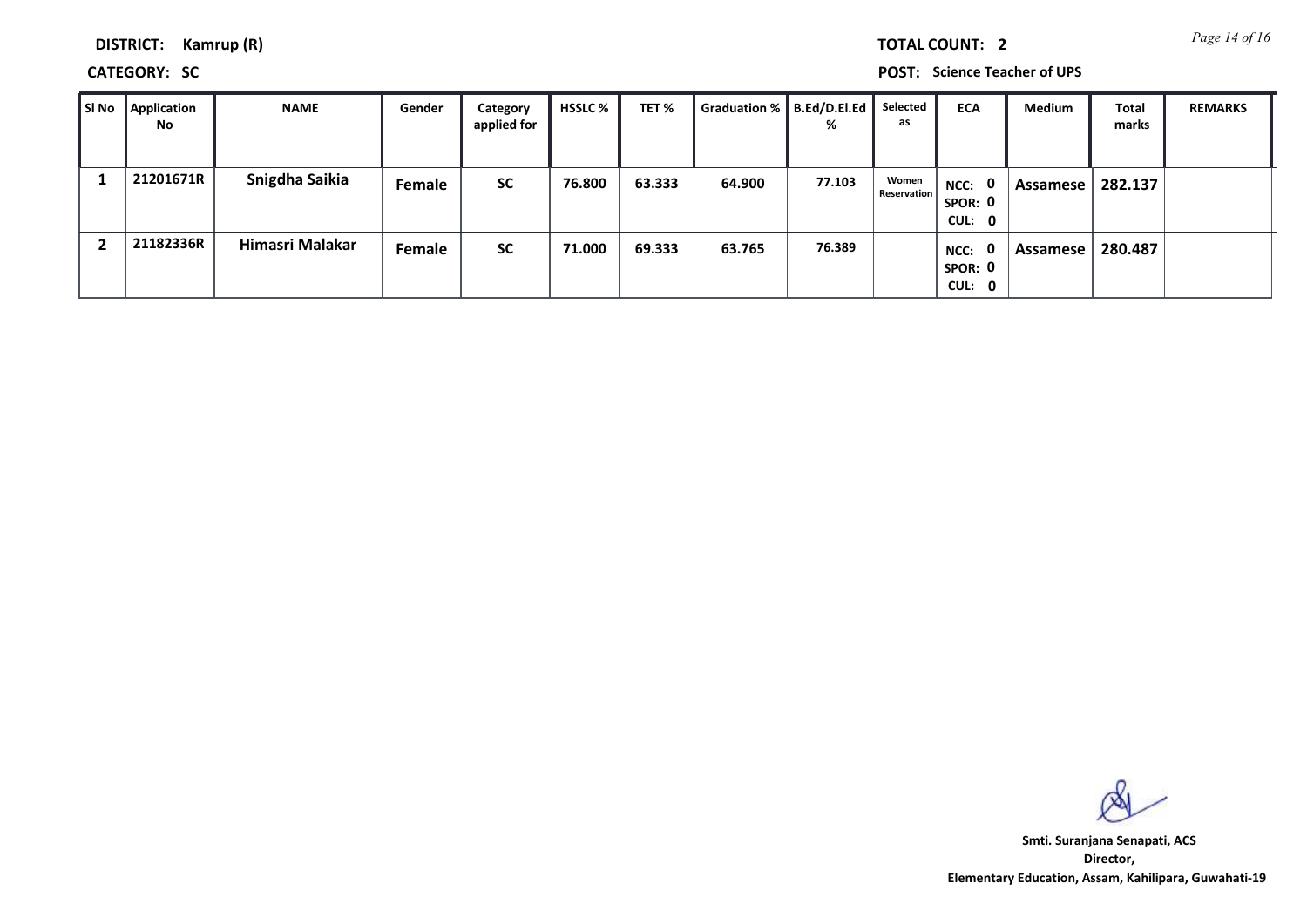*Page 15 of 16* **TOTAL COUNT: 1**

**DISTRICT: Kamrup (R)**

**CATEGORY: STH POST: Science Teacher of UPS**

| SI No | Application<br>No | <b>NAME</b> | Gender | Category<br>applied for | <b>HSSLC</b> % | TET %  | Graduation %   B.Ed/D.El.Ed | $\alpha$ | Selected<br>as | <b>ECA</b>                | <b>Medium</b> | Total<br>marks | <b>REMARKS</b>         |
|-------|-------------------|-------------|--------|-------------------------|----------------|--------|-----------------------------|----------|----------------|---------------------------|---------------|----------------|------------------------|
|       | 21189444R         | Diganta Beh | Male   | <b>STH</b><br>PwD       | 46.600         | 58.667 | 44.571                      | 73.700   |                | NCC:<br>SPOR: 0<br>CUL: 0 | Assamese      | 223.538        | <b>PwD</b><br>Withheld |